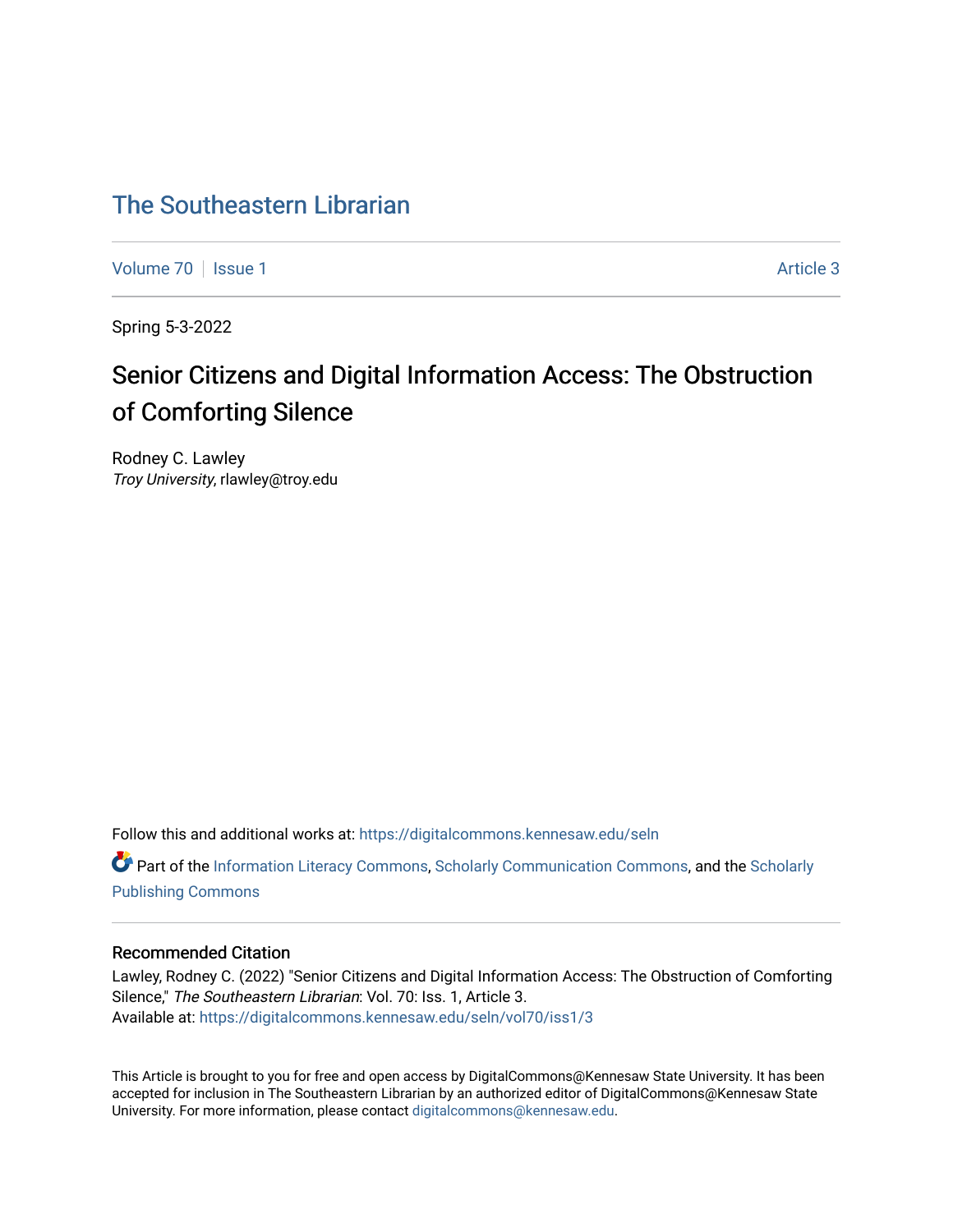*The Southeastern Librarian* Vol. 70, No. 1





# **Senior Citizens and Digital Information Access: The Obstruction of Comforting Silence**

Rodney C. Lawley<sup>a</sup> (rlawley@troy.edu) <sup>a</sup>Troy University, Troy, Alabama, USA

# **ABSTRACT**

This study investigates the possibility of undetected access obstructions preventing senior citizens from using digital information maintained by Alabama public libraries. Research methods include a literature review, a survey of Alabama public library administrators, and a textual analysis of online public library programming guides from four urban areas within the state. The survey gauges the perceptions, experiences, and actions of library administrators pertaining to digital library accessibility for senior citizens. The textual analysis component measures significant outreach efforts by public libraries targeting senior citizen patrons. Data collected suggest that Alabama public libraries lack unity and direction in their approach to digital technology training for elderly citizens, and this lack of effective outreach is contributing to a dysfunctional communicative relationship. This dysfunction is identified as a comforting silence, a communicative void in which inaction and indifference work covertly (and often unintentionally) to restrict digital accessibility for Alabama's senior citizens.

# **KEYWORDS**

comfortable silence, digital access, digital divide, public libraries, senior citizen

#### **INTRODUCTION**

This research investigates the possibility of undetected access obstructions in public libraries that may prevent senior citizens from accessing, discovering, and using digital information provided by Alabama public libraries. The study is limited to a three-year period immediately preceding October 2021, and it employs the following investigative methods: (1) a literature review of peer-reviewed publications, (2) a survey of Alabama public library administrators, and (3) a textual analysis of online programming guides from four public libraries in high-population urban areas of Alabama.

#### **Purpose of the Study**

Alabama public libraries must plan and prepare for a projected increase in service demand from senior citizen patrons in the near future. The population of individuals over the age of 65 is expected to reach 81 million in the United States by the year 2050, and this group is projected to increase in size faster than other demographic age groups (Okobi, 2014). In addition, the Alabama Department of Public Health predicts that Alabama's senior citizen population will increase by 82.4% in the 30 years following 2010 (Alabama Department of Public Health, 2021). Because digital technology is crucial to providing modern library services, preparation for an increased senior citizen population should include a critical evaluation of efforts to educate and train Alabama's elderly in the discovery, access, and use of digital resources.

This study addresses these concerns by investigating digital library training and outreach services provided by Alabama public libraries to senior citizens. Such research is needed to gauge the effectiveness of educational efforts targeting elderly library readers and to identify and define service deficiencies which may result in information access obstructions to this age-defined group.

#### **Research Questions**

This study addresses three core research questions: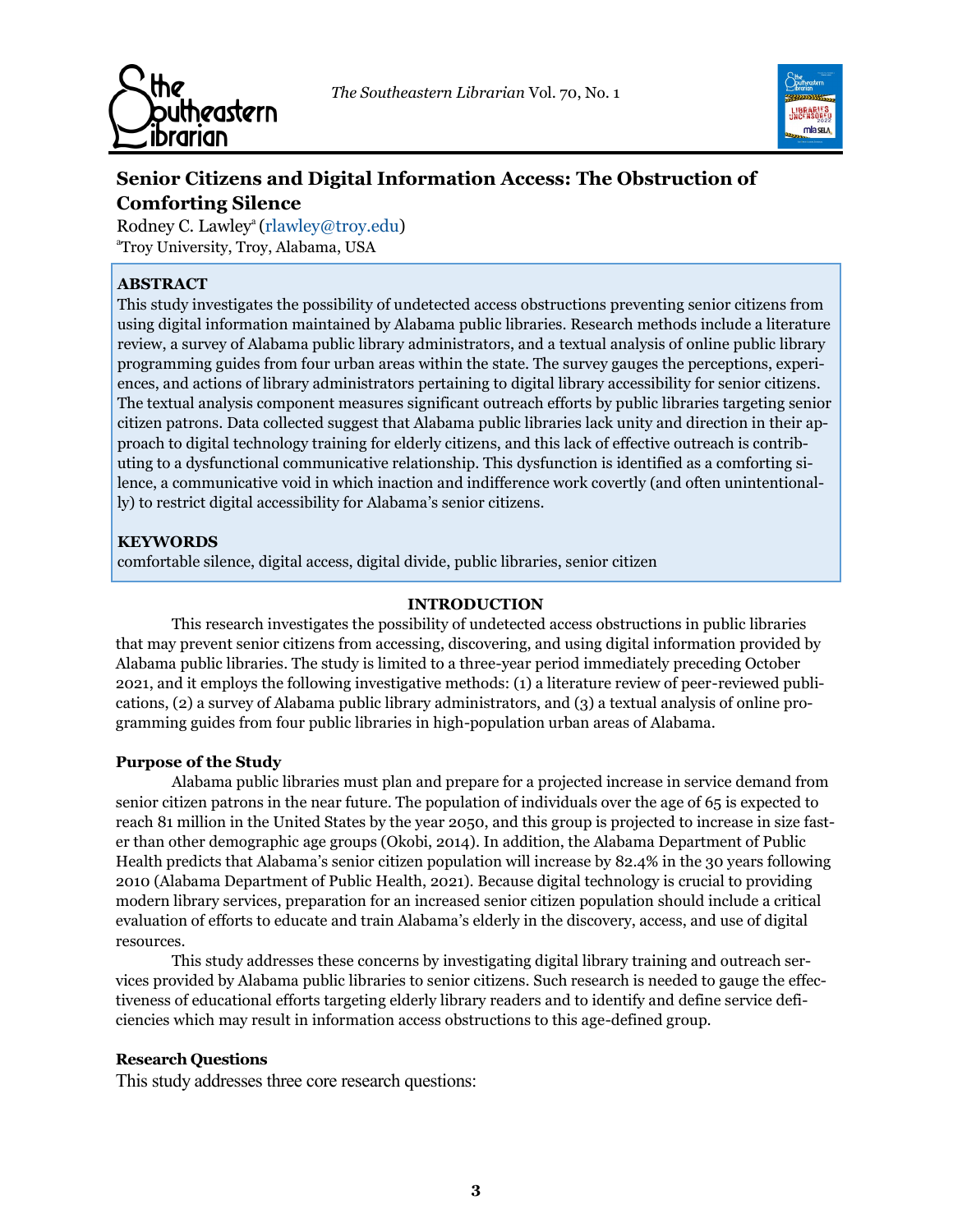- RQ1. Do Alabama public library administrators understand the need for digital library education and training for senior citizen patrons?
- RQ2. Are Alabama public library administrators pursuing and implementing outreach and programming initiatives targeting senior citizens for digital library education and training?
- RQ3. Are programming changes necessary to support an increase in senior citizen use of digital materials at Alabama public libraries?

#### **Definitions**

Throughout this paper, the term senior citizen, or senior, refers to an individual over the age of 55 who is currently residing in the United States.

#### **Scope of the Study**

With the exception of the literature review, all data collected in this study were discovered, accessed, and retrieved within the state of Alabama, and all such data are geographically specific to public libraries within the state of Alabama.

#### **LITERATURE REVIEW**

The following literature review provides a well-grounded footing for the contextual analysis of data presented in this study of Alabama library practice.

#### **Responsibility of the Public Library to Provide Outreach Services**

It is the duty of the public library to address demographic change, and the public library must find ways to bring services to readers who are unable to visit the library (Okobi, 2014). This point is substantially relevant when considering the public library's relationship with senior citizens, as it sets an ethical standard for proactive outreach services and the necessary adjustment of these services in response to demographic change*.* Earlier studies, such as those conducted by Molyneux (2005) and Bashaw (2010), also support library outreach efforts as a responsible and necessary community service. This responsibility to provide library outreach is easily extended to the realm of digital library services, as digital communications and the internet are increasingly replacing traditional paper-based publishing efforts (Ross & Sennyey, 2008).

#### **Information Access Obstructions and the Technology "Outsider"**

The public library is an agency of institutional power capable of obstructing patron engagement through its own services and procedures (Cavanagh & Robbins, 2021). One example of such blockage is an "acceptable use policy," which intentionally restricts internet access at public libraries (Pautz, 2013). Words cataloged via outdated terminology also provide an example of unintentional access obstruction by libraries, with antiquated usage of words like "gay" causing inaccurate search returns to modern-day library users (Nowak & Mitchell, 2016). Obstructions such as these are often benign in effect, but librarians should be aware of the potential for detrimental access obstructions unintentionally caused by their own actions.

One relevant study suggested that senior citizen readers perceive of themselves as "outsiders" in the digital world of touch screens and cell phones, and this outsider mentality can prevent elder patrons from expressing a nascent interest in digital reading materials (Blažič & Blažič, 2020). More recent research supports this perspective through its examination of internet activities substituting for in-person services to the elderly during the COVID-19 pandemic (Cohen-Mansfield et. al., 2021). This study discovered that the most common reason older persons did not participate in internet activities was a lack of awareness regarding the program (Cohen-Mansfield et. al., 2021).

In this context, many of Alabama's elderly readers could be reluctant to ask about services, such as OverDrive or Hoopla, or they may simply lack knowledge of their library's digital programming and resources. In either case, elderly readers would encounter an obstruction to information access through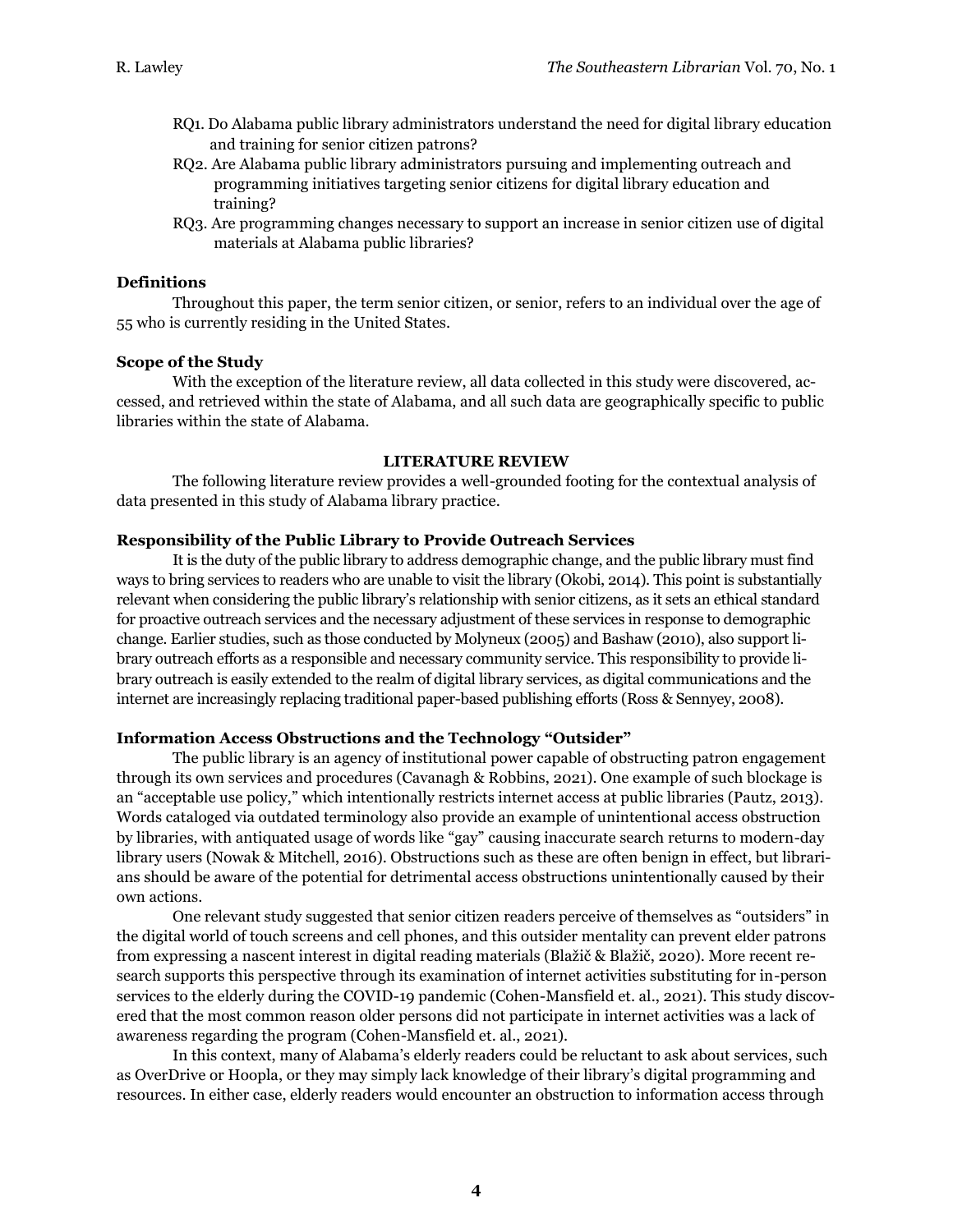a lack of awareness. The possibility for such obstruction suggests the need for energetic outreach efforts from Alabama librarians to introduce senior citizens to virtual libraries.

#### **Functions of Age Categorizations in Obstructing Senior Citizen Information Access**

Sikes (2020) studied the outreach efforts of rural libraries targeting senior citizen patrons in Washington County, Virginia. In a revealing insight, the author noted that public libraries provided more outreach services for children, teenagers, and other adults than they did for senior citizens (Sikes, 2020). A similar disparity was reported at the 2013 annual conference of the American Library Association, where presentations pertaining to children and youth far outnumbered those addressing elderly services (Perry, 2014).

Few Alabama librarians would argue to reduce outreach efforts to younger adults, but the points raised by Sikes's (2020) and Perry (2014) are noteworthy because they challenge prejudicial perspectives based upon age. Childhood and youth education are important, but Alabama librarians should consider approaching age-delineating service components with equity and consideration for the elderly.

Cavanagh and Robbins (2012) studied the Canadian Public Library as a place supporting baby boomers caring for their own elders. In this process, the authors discovered that senior citizens are really two different demographic groups, the very old and their younger baby boomer cohorts.

Perry (2014) also reported an interesting discovery related to the categorization of senior citizens by age. Perry suggested inconsistent age categorizations adversely affected the evaluation of research related to senior citizen issues. This acknowledgement of evaluative issues related to divergent age categorizations illustrates the difficult path librarians encounter when attempting to educate and train elderly populations with a single cohesive approach.

Cavanagh and Robbins (2012) recommended libraries approach elderly age diversity the same way they address it with young people, by using age-based categories like preschoolers, children, and teens. In this respect, the authors recognized the fast-growing relevance of senior citizen populations and the need for a new approach in providing library services to them.

#### **Senior Citizen's Ability to Navigate the Internet**

Wang (2013) researched public library blogs and adult self-learning in Taiwan. Wang proposed the idea of a paradigm shift occurring in the learning process of senior citizens due to the information revolution of digital technologies. As a result of this shift, Wang concluded that older adults are comfortable using internet technology, and suggested that conceptions of the elderly being deficient in internet usage were grossly inaccurate.

Sikes (2020) discovered that group members in an elderly focus group could increase their information access capabilities with an increased knowledge of technology applications. This point suggests that the training and education of the elderly in technology applications is directly relevant to their success in accessing digital information and the internet.

In a much earlier study, Gómez and Grau (2004) assessed the value of web design features in providing library navigation services to the elderly. They proposed three categories, referred to as service segments, and ranked them by value. These service segments—from lowest value to highest—are described as: (1) simple hyperlinks to relevant information, (2) hyperlinks supplemented with descriptive comments, and (3) website pages designed exclusively for senior citizens (Gómez & Grau, 2004).

These hierarchical service classifications retain relevance and value today, because they provide a framework for best serving senior citizens with relevant and easy navigational discovery of information on the internet (Gómez & Grau, 2004). Easy access to information can encourage more frequent internet usage by the elderly, and consequentially, this increased usage can stimulate digital learning activities (Lee et al., 2014).

#### **Teaching Digital Technologies to Senior Citizens**

Perhaps most relevant to the present research are studies linking senior citizen's adaption of digital technologies to their participation in online communities. Lee et al. (2014) demonstrated this re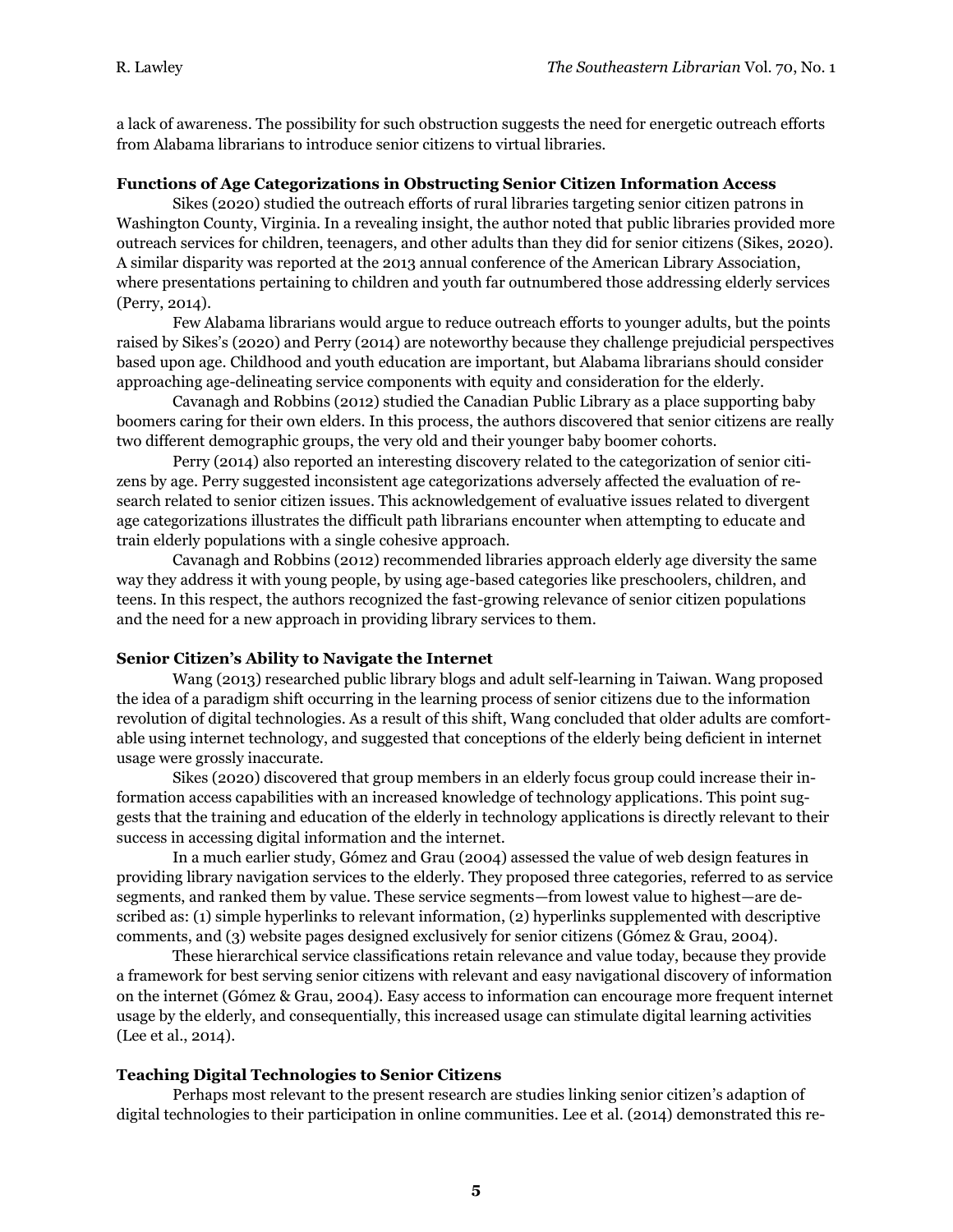lationship with their research of internet users over the age of 40. The authors concluded that elderly users in their study were most likely to continue using the internet if the service provided was easy to use and enjoyable (Lee et al., 2014).

Wang (2013) discovered that public libraries are an ideal venue for supporting blog sites that support elder-learning initiatives. Public libraries should assist senior citizens by teaching them to navigate digital resources through websites that are elder friendly and employ tools such as enlarged text, contrasting colors, and the increased use of sound and picture elements (Wang, 2013).

Earlier research by Gómez and Grau (2004) provided an example for this type of experiential learning and provide insight into how this process can be accomplished through collaborative efforts. The study noted the Cleveland Public Library's work in creating a virtual community for senior citizens focused upon interactive forums and chat rooms. These communicative hubs served to entertain elderly participants and build social connections while simultaneously training users in accessing digital information.

Research suggested that the most important part of educational blogging efforts by public libraries was to market the program to elderly users (Wang, 2013). A study by Sung (2016) confirmed that digital literacy initiatives should focus upon raising awareness through promotional outreach efforts targeting the needs of vulnerable groups.

These studies demonstrate the need for effective educational outreach programs, such as promotional events, advertising, and off-site visitations that promote technology awareness for senior citizens. Such a strategy is worthy of consideration by Alabama librarians seeking to increase elderly participation in internet-based digital programming.

#### **METHOD**

#### **Analysis of Data**

Data obtained in this research were analyzed using an iterative analysis approach (Tracy, 2013) which incorporates a grounded theory application (Glaser & Strauss, 1967) while also considering relevant peer-reviewed academic literature and theory. Survey responses and text content have been consistently reviewed and compared for applicability and relevance to research questions.

#### **Data Collection**

Data were collected via a ten-question online survey (see Appendix A) and a textual analysis of online programming guides (see Appendices B, C, D, and E) from four Alabama public libraries located in highly-populated urban areas.

#### *Survey of Library Administrators*

The online survey utilized a purposeful sampling of Alabama public library administrators designed to determine the group's perceptions, beliefs, and historical actions relating to the discovery, access, and use of digital materials by senior citizen patrons. The survey was conducted July 20, 2021 through August 7, 2021 via the online website surveymonkey.com. Library administrators were selected for this survey based upon the identification of their public library email address using various internet search tools.

Messages were sent to these email addresses utilizing a blind carbon copy (BCC) distribution system from this writer's university email address. The leading text line requested the attention of the public library administrator or assistant administrator. A university approved informed consent form was attached to this solicitation, as well as a hyperlink and access code. Only administrators and assistant administrators were invited to participate, but anyone receiving the invitation and access code could access and take part in the survey. The same email solicitation was repeated after one week, with the addition of a short notice informing recipients the survey would be closing soon.

Results were collected, tabulated, and delivered to this investigator by the mediating website surveymonkey.com. The identification and/or email address of participants was not shared with this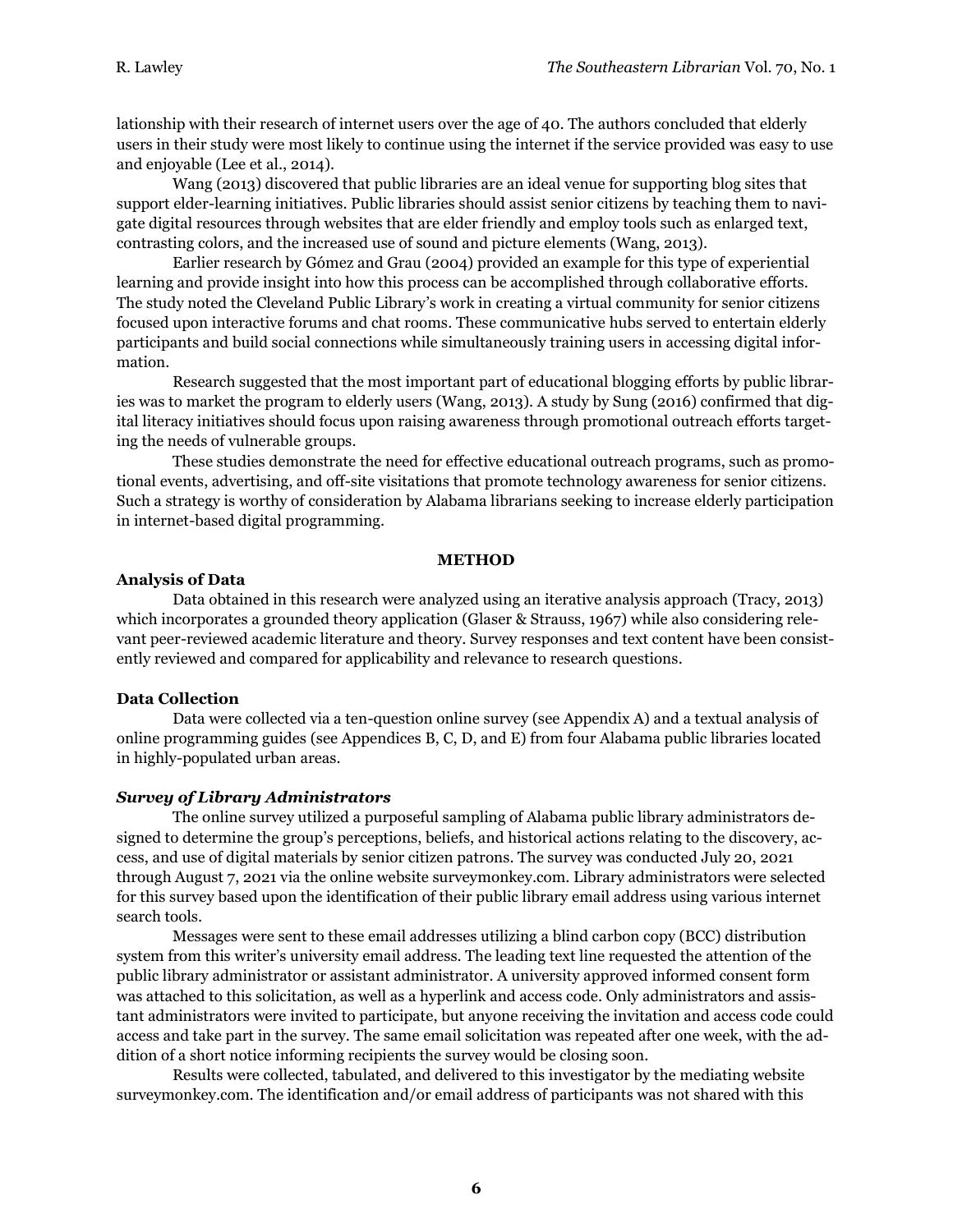investigator, and he has no knowledge of which respondents took part in the survey. Survey data were analyzed for identifiable trends relating to RQ1, RQ2, and RQ3. In addition, survey data were compared and contrasted to information collected in the textual-analysis component of this study.

#### *Textual Analysis of Programming Guides*

Information relevant to senior citizen specific programming was obtained from the textual harvesting and coding of programming guides published on public websites of four Alabama public libraries (Tracy, 2013). Information retrieval occurred in September 2021 and was limited in scope to three years preceding October 2021. Only the program titles were harvested for this analysis.

Library websites were chosen based upon their library's dispersed geographical location and their proximity to large population centers (Birmingham, Huntsville, Mobile, and Montgomery). Each of these libraries maintain multiple physical locations (or branches) within their venues, and they offer a broad sampling of library services to Alabama senior citizens. Three of the four libraries examined did not offer complete program information for the three-year period under study. These exceptions, and the period's void of programming information, are noted in the leading comments of Appendices C, D, and E.

Analysis of the harvested program titles consisted of a keyword search within titles for the following words: AARP, aged, ageing, aging, Alzheimer's, dementia, elder, elderly, Medicaid, Medicare, old, older, osteoporosis, retired, retiree, retirement, senior, and seniors. Abbreviations of these terms were also acceptable. One or more keywords located within a title represents a significant outreach effort (SOE) for the corresponding library. A list of program titles identified through this process (from all libraries) is provided in Appendix F.

Multiple programs identified through this coding and analysis were offered on a repetitive basis, meaning the program was presented on more than one day without a title modification. Such programming was designated as an SOE-R event. Content related to digital-access education, training, or outreach for senior citizens was designated as an SOE-Digital event. Programs representing an SOE, SOE-R, or SOE-Digital event were noted and counted in a quantitative analysis to determine the extent of such programming.

#### **FINDINGS**

#### **Survey Questionnaire Data**

Survey data consisted of 58 participant responses that were solicited from 228 individual requests emailed to Alabama public library administrators during the month of July 2021. Five emails were returned immediately as undeliverable, and 170 of the administrators did not participate in the survey. Respondents answered survey questions between July 20, 2021, and August 7, 2021, on the website surveymonkey.com. The results (see Appendix A) were as follows:

#### **Question 1. Are you the administrator of a public library in the state of Alabama?**

Over ninety-six percent (96.55%) of survey respondents stated they were the head administrator of an Alabama public library. One respondent (1.72%) replied that they were an assistant administrator, and one respondent (1.72%) said that that they were not an administrator.

#### **Question 2. Which description best describes your library's geographic location?**

Over 65.52% of respondents stated their library was in a rural public area. Seventeen percent, 17.24%, said their library was in a medium-sized urban area, and 15.52% replied that their library was located in a small-sized urban community. Only one respondent, 1.72%, reported a large urban location, such as Birmingham, Huntsville, or Mobile.

#### **Question 3. Within the last 3 years, has your library provided free public access to digital resources, such as Hoopla, OverDrive, or others?**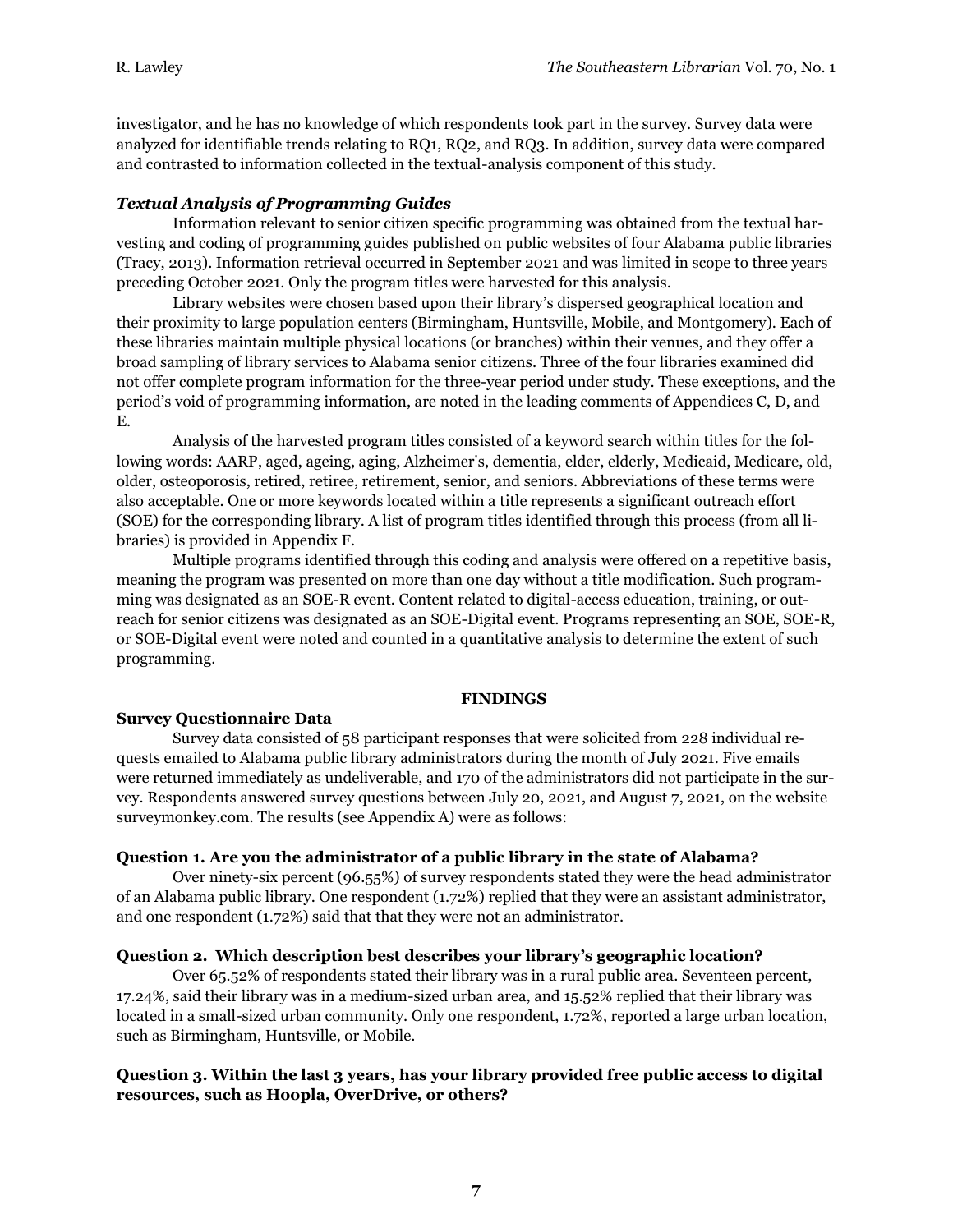The majority of respondents, 67.24%, reported their library has provided free access to digital library resources in the last three years. The remaining respondents, 32.76%, stated they have not.

#### **Question 4. Within the last 3 years, has your library provided training to users on how to access free digital library resources provided by your institution or another?**

Over 60.34% of respondents stated that their library has trained users on how to use these resources in the last three years. The remaining respondents, 39.66%, stated they have not.

#### **Question 5. Do you believe that senior citizens (those age 55 and over) are interested in accessing and using digital library resources?**

A large majority, 86.21%, of respondents believed that senior citizens are interested in using digital libraries. The remaining respondents, 13.79%, stated they did not believe senior citizens are interested.

## **Question 6. Do you believe that most senior citizens (those age 55 and over) in the state of Alabama have the technical knowledge and skill necessary to access and navigate library websites?**

A majority, 65.52%, of respondents did not believe that senior citizens have the technical knowledge and skill necessary to access and navigate library websites. The remainder of respondents, 34.48%, did believe senior citizens have the necessary knowledge and skill.

# **Question 7. During the last 3 years, how many times has your library specifically targeted senior citizens (those age 55 and over) for training or educational purposes regarding the access and use of digital-library materials?**

Nearly half, 48.28%, of respondents admitted that their library has never engaged in such outreach. Three percent, 3.45%, stated they had done this only once. Eight percent, 8.62%, replied they had provided such outreach twice. Librarians who engaged in this outreach three to five times represented 15.52% of the respondents, and an additional 8.62% said they had done so six to ten times. Only 15.52% of respondents reported they had participated in such outreach more than ten times in the last three years.

## **Question 8. During the last 3 years, how many senior citizens (those age 55 and over) were educated or trained in the access and use of digital libraries by your staff members?**

Forty-four percent, 44.83%, of respondents replied they had trained between 10 and 50 senior citizens in this area during the last three years. Twenty-two percent, 22.41%, reported training between one and nine elderly patrons, and almost 18.97% reported training no senior citizens at all. Eight percent, 8.62%, claimed to have trained between 51 and 100 elderly patrons, and only 5.17% stated they had trained more than one-thousand senior citizens.

#### **Question 9. During the last 3 years, the use of digital library resources by senior citizens (those age 55 and over) have \_\_\_\_\_\_\_ at my library.**

The majority of respondents, 58.62%, believed this usage has increased during the last three years. Eighteen percent, 18.97%, held the opinion that usage has not changed. Only a small Percentage, 3.45%, believed such usage has decreased, with the remaining respondents, 18.97%, having no opinion.

#### **Question 10. Do you believe that additional training or educational resources are needed at your library to introduce senior citizens (those age 55 and over) to digital library resources?**

A large majority, 89.66%, of respondents answered yes to this question. The remaining respondents, 10.34%, replied no.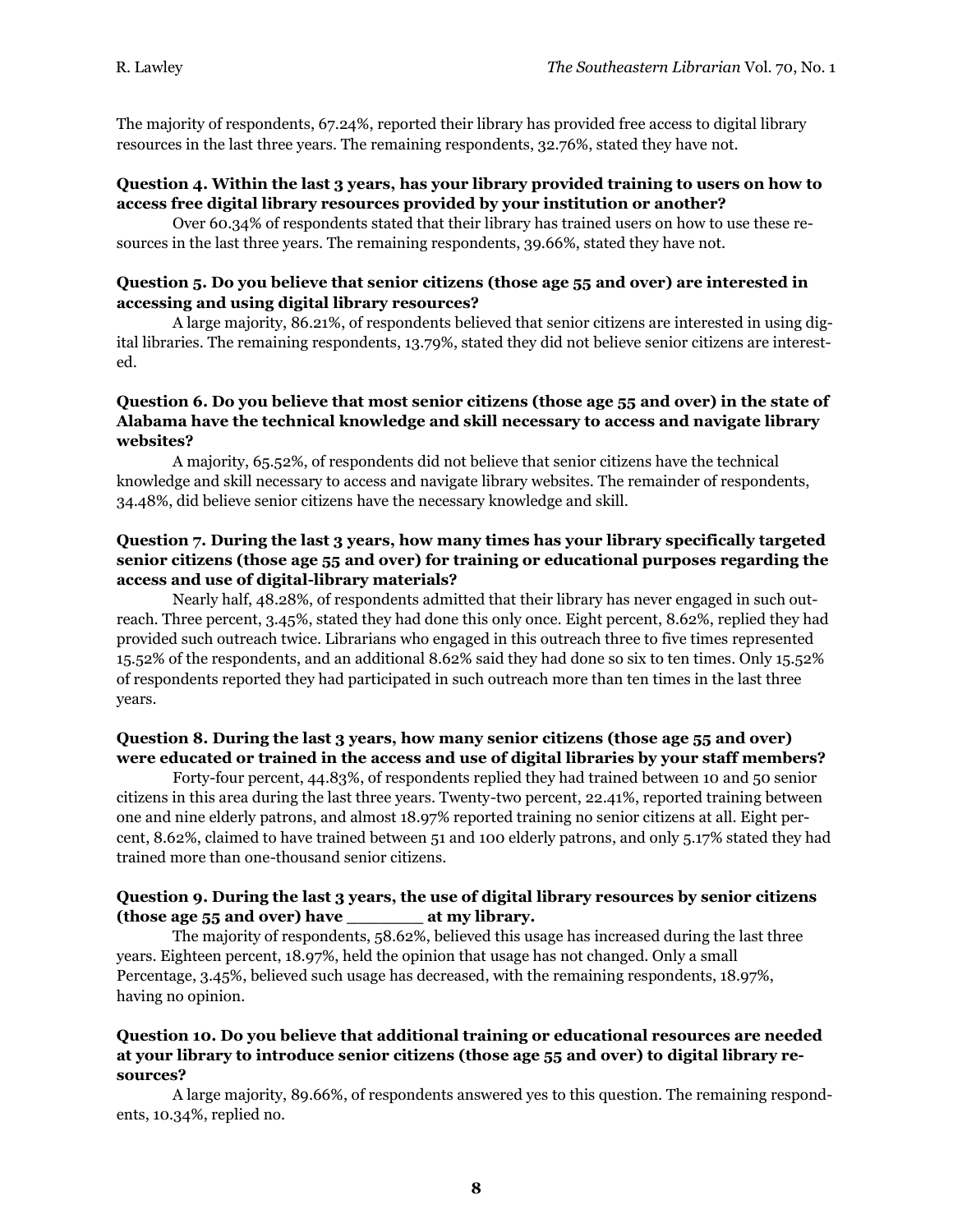# **Textual Analysis Data**

# *Birmingham Public Libraries*

Coding and textual analysis of online programming schedules from the Birmingham Public Libraries resulted in a total of 28 significant outreach efforts (SOEs) in the three years preceding October 2021 (see Appendix B). Seven of these SOEs were classified as repetitive (SOE-Rs), and one was classified as SOE-Digital.

The single SOE-Digital program was titled "AARP Technology Workshop," and it was presented in two 90 minute programs on October 27, 2018, by the West End Branch of the Birmingham Public Library. The library described this program as a "hands-on workshop on how to get the most from your mobile devices, including maps, voice dictation, apps, photos, and more" (Birmingham Public Library, 2020).

# *Huntsville-Madison County Public Libraries*

Textual analysis of online programming schedules from the Huntsville-Madison County Public Libraries (see Appendix C) resulted in a total of 8 significant outreach efforts (SOEs) from December 2018 through September 2021. Three of these 8 were classified as repetitive (SOE-Rs) and zero were classified as SOE-Digital. No online public records were available for programming prior to December 2018.

# *Mobile Public Libraries*

Textual analysis of online programming schedules from Mobile Public Libraries resulted in a total of zero significant outreach efforts (SOEs) from January 2021 through September 2021 (see Appendix D). No online public records were available for programming prior to January 2021.

## *Montgomery City-County Public Libraries*

Textual analysis of online programming schedules from the Montgomery City-County Public Libraries resulted in a total of two significant outreach efforts (SOEs) from April 2019 through September 2021 (see Appendix E). Of these two, there were no SOEs classified as repetitive (SOE-Rs) and none classified as SOE-Digital. No online public records were available for programming prior to April 2019.

#### **DISCUSSION**

# **Major Takeaways**

This study investigated the possibility of undetected access obstructions preventing senior citizens from discovering and using digital information maintained by Alabama public libraries. A literature review established formative groundwork for this study and began by suggesting that the public library has a duty to address demographic change and provide outreach services to the public (Bashaw, 2010; Molyneux, 2005; Okobi, 2014). This point was extended by this researcher as applicable to the digital realm based upon society's increased use of digital technologies, which are increasingly replacing traditional paper-based publishing efforts (Ross & Sennyey, 2008). In effect, outreach efforts educating elderly library users in the use of digital libraries is a responsibility of public libraries.

Additional research findings are supported by data collected during this study and have been organized below based upon their relevance to core research questions:

# **RQ1. Do Alabama public library administrators understand the need for digital library education and training for senior citizen patrons?**

Over 85% of confirmed public library administrators agree (in survey Question 5) that senior citizens are interested in accessing and using digital library resources. This number suggests administrators are well aware of the need for such training.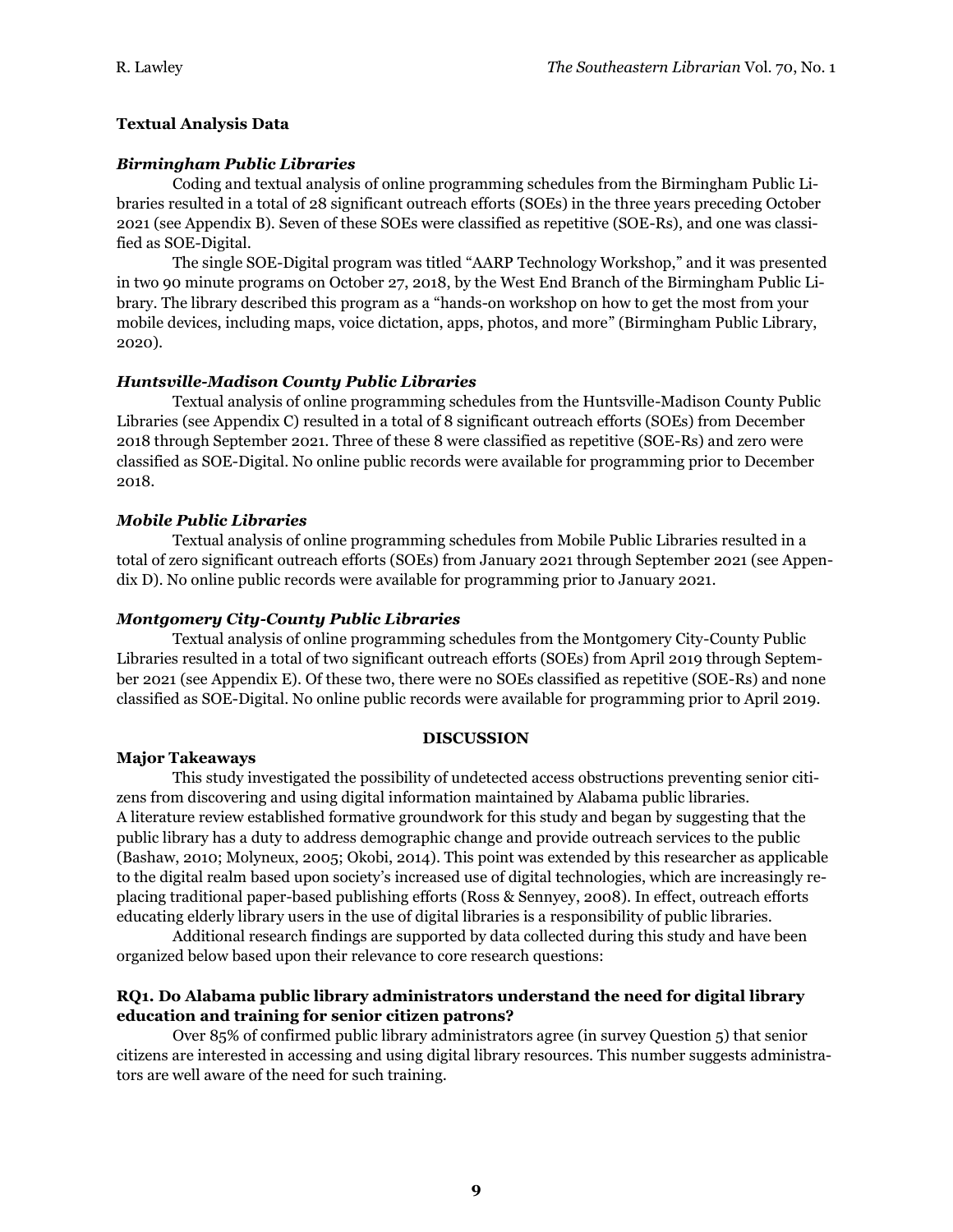At least 64% of these confirmed administrators agree (in survey Question 6) that most senior citizens in Alabama do not have the technical knowledge needed to access and navigate library websites. This response also suggests that administrators are aware of the need for digital training.

Perhaps the most direct response to RQ1 is found in the response to survey Question 10, where over 89% of confirmed administrators agree that additional training or educational resources are needed to introduce senior citizens to digital library materials.

## **RQ2. Are Alabama public library administrators pursuing and implementing outreach and programming initiatives targeting senior citizens for digital library education and training?**

Based on survey responses, at least 47% of confirmed administrators (in survey Question 7) admit that they have never directly targeted senior citizens for training or education regarding the access and use of digital library materials. When this result is combined with respondents stating they have only provided such training two times or less in the last three years, a majority is formed in which at least 59% of confirmed administrators have not implemented sufficient outreach and programming initiatives.

The reader should note that over 65% of all respondents indicated (in survey Question 3) that they work in a rural library. As such, survey results pertaining to RQ2 may be affected by factors such as limited finances and low staffing.

Textual analysis results confirm that there is a less-than-ideal effort from public libraries pertaining to outreach and programming initiatives targeting senior citizens. Only one program relating to the access and use of digital library materials was identified during the last three years of published online guides, and only 41 programs were discovered in this study that specifically targeted senior citizens in any regard.

Considering both the survey data and data harvested through textual coding and analysis, it is evident that Alabama public libraries are not sufficiently targeting senior citizens for education, training, or outreach initiatives regarding the access and use of digital library materials.

#### **RQ3. Are programming changes necessary to support an increase in senior citizen use of digital materials at Alabama public libraries?**

Previously discussed survey data have largely concluded that Alabama library administrators believe: (1) senior citizens are interested in using digital libraries, (2) senior citizens need training in order to access library websites, and (3) additional training and educational resources are needed to introduce senior citizens to these materials.

Supplemental to this conclusion, data harvested through online programming guides suggest that digital library education and training specific to senior citizens is nearly non-existent in Alabama public libraries, and it has been for some years. Clearly, significant programming changes are necessary in the state.

#### **Limitations of the Study**

The three-year period examined by this research includes service periods impacted by the COVID-19 Pandemic. Library closures and service disruptions relative to this pandemic should be considered by the reader in their analysis of the presented data, but this researcher suggests that the importance and need of digital programming should increase when traditional library facilities are closed to in-person visitors.

Data obtained in the survey of library administrators are dependent upon a 25% response rate from solicited library administrators in the state of Alabama. Of this response rate, one respondent indicated they were not a library administrator. This anomaly is noted for computational purposes, and data reported are adjusted by use of the term "confirmed administrators." This terminology indicates that the investigator has mathematically removed one response from the category under examination to allow for a minimum-percentage value excluding any possible over-value reportage due to non-administrator par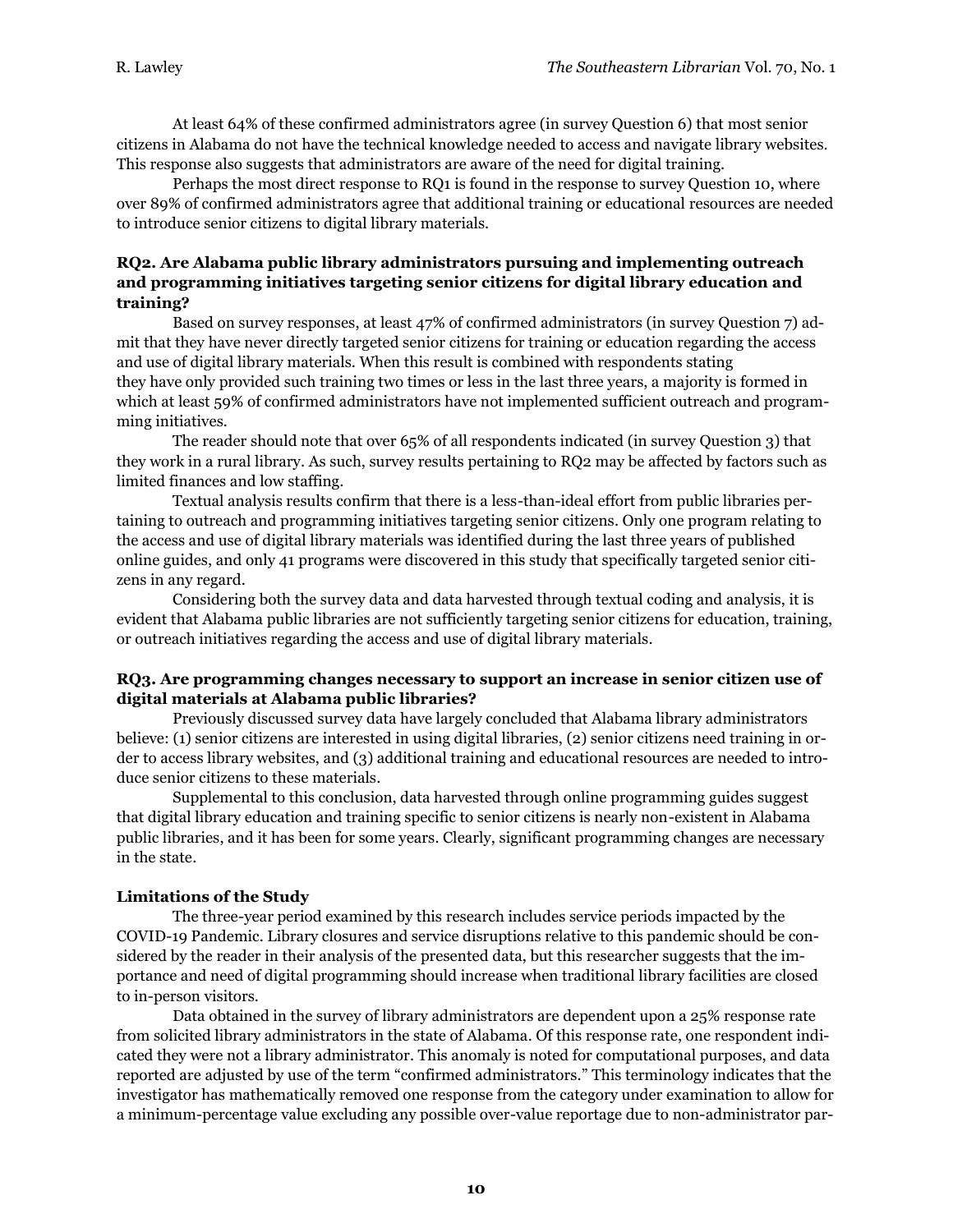ticipation. The degree of error introduced from this anomaly will at no time exceed 1.72% from the value reported on the survey results (see Appendix A).

Textual analysis results are exploratory and do not accurately define the current status of public library programming in Alabama. In this respect, this study concedes the need for a more thorough and controlled statewide sampling in future research.

Data obtained from the coding and textual analysis of program titles should not be used to compare and contrast programming from one library system to another. Inconsistencies, such as: (1) the quantity of program data available for each library, (2) variations in library administrative controls, and (3) the potential for under-reported programming make such comparisons meaningless. More importantly, such a comparison is not the objective of this study.

The principle investigator of this study wishes to disclose that he is a senior citizen adult, as defined by the parameters of this study, and he was previously employed (2019-2020) at a mid-sized public library within the state of Alabama. Survey data may (or may not) include a response from this employer, as all respondent participation was collected anonymously.

#### **CONCLUSION**

Service demands from senior citizens are predicted to increase for Alabama public libraries in the coming decades (Alabama Department of Public Health, 2021; Okobi, 2014), and digital libraries are sure to be an important part of Alabama's response to this need. In this respect, state librarians must work conscientiously and collaboratively to prepare senior citizens for interacting with electronic resources.

Data collected in this study suggest that current outreach, education, and training initiatives in the state of Alabama are less than sufficient in number, scope, and content to prepare the state's elderly citizens for a digital-information future. In this respect, Alabama public libraries are not successfully implementing a unified approach to address this issue. Moreover, deficiencies in this regard are contributing to a dysfunctional relationship between public libraries and elderly patrons which is inhibiting information accessibility.

Senior citizen readers are misunderstood as an age-group demographic, underrepresented in library age classification schemas, and often perceive of themselves as "outsiders" in the digital world (Blažič & Blažič, 2020; Cavanagh & Robbins, 2012; Perry, 2014; Sikes, 2020; Wang, 2013). These issues serve to silence the fastest growing age demographic in the state and trivialize their need for more robust educational services—particularly library outreach services and programming pertaining to digital information access.

These factors combine to form a comfortable—and largely unintentional—silence between Alabama public libraries and senior citizen patrons in which inaction and indifference obstruct the capability to discover and access digital information.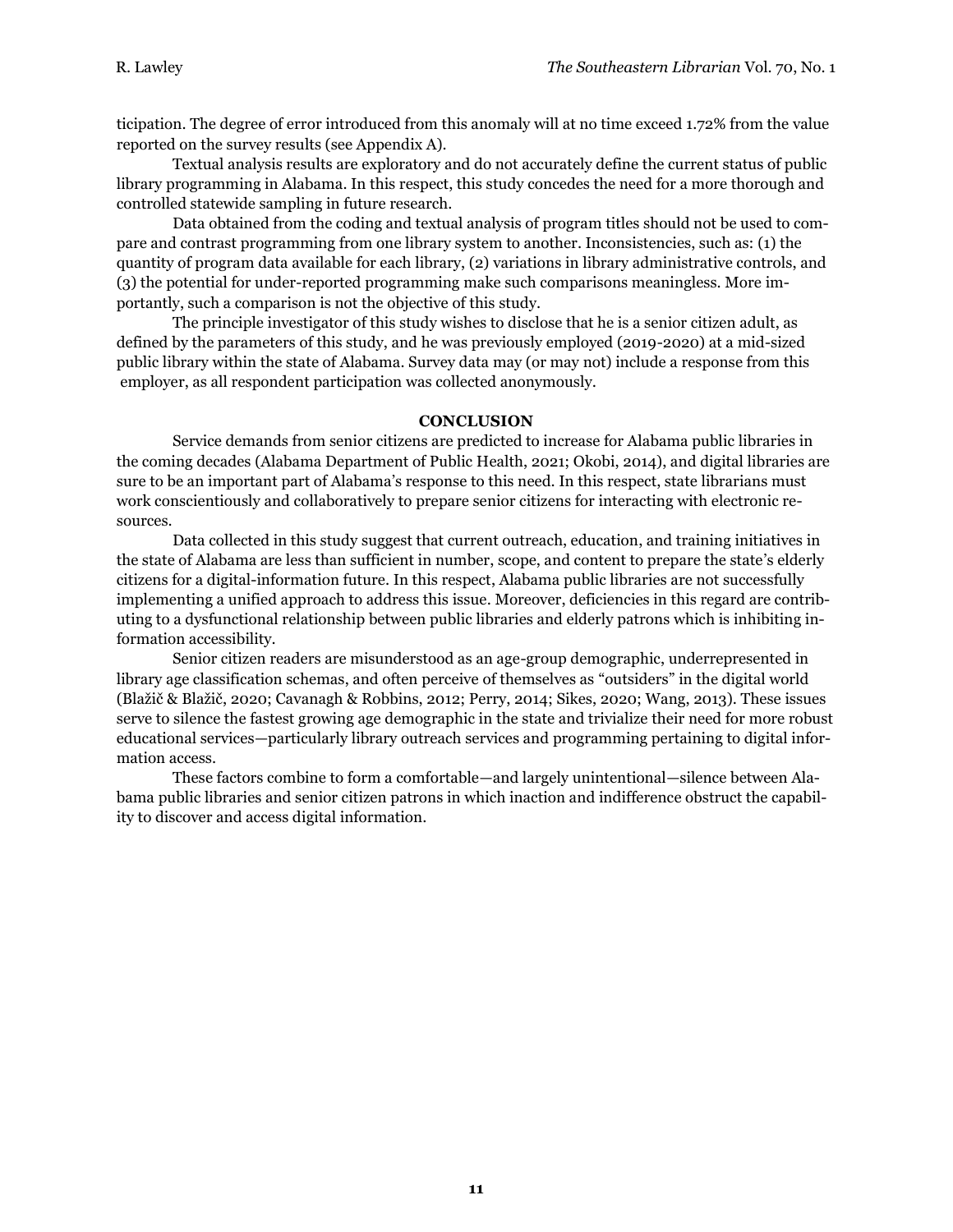#### **REFERENCES**

- Alabama Department of Public Health. (2021). Health Rankings: Geriatrics. https:// www.alabamapublichealth.gov/healthrankings/geriatrics.html
- Bashaw, D. (2010). On the road again. *Children & Libraries: The Journal of the Association for Library Service to Children, 8*(1), 32–35.
- Birmingham Public Library. (2020). *Calendar.* http://www.bplonline.org/calendar
- Blažič, B. J., & Blažič, A. J. (2020). Overcoming the digital divide with a modern approach to learning digital skills for the elderly adults. *Education and Information Technologies, 25*(1), 259-279. http://dx.doi.org/10.1007/s10639-019-09961-9
- Cavanagh, M. F., & Robbins, W. (2012). Baby boomers, their elders and the public library. *Library Review, 61*(8/9), 622-640.
- Cohen-Mansfield, J., Muff, A., Meschiany, G., & Lev-Ari, S. (2021). Adequacy of web-based activities as a substitute for in-person activities for older persons during the COVID-19 pandemic: Survey study. *Journal of Medical Internet Research, 23*(1), 1–13.
- Glaser, B. G., & Strauss, A. L. (1967). *The discovery of grounded theory*. Aldine de Gruyter.
- Gómez, F.J.G., & Grau, A.D. (2004). Library services for the elderly in web environments: experiences developed in public libraries. *The Information Professional, 13*(4), 272-280.
- Huntsville-Madison County Public Libraries. (2021). *Calendar.* https://events.hmcpl.org/
- Lee, E., Han, S., & Chung, Y. (2014). Internet use of consumers aged 40 and over: Factors that influence full adoption. *Social Behavior & Personality: An International Journal, 42*(9), 1563–1574.
- Mobile Public Libraries. (2021). *Calendar*. http://www.eventkeeper.com/mars/xpages/m/mobile/ ek.cfm?&CFID=44758412&CFTOKEN=102f47ec39d50b53-04F9C51D-D4AE-528A-5350D2AFDDB9C935
- Molyneux, W. (2005). A study measuring the effectiveness of outreach work, as a means of increasing public library use and social inclusion in order to meet Public Service Agreement targets. *Library & Information Research, 29*(92), 52–61.
- Montgomery City-County Public Libraries. (2021). *Calendar*. https://www.mccpl.lib.al.us/Pages/ Index/20283/event-calendars
- Nowak, K., & Mitchell, A. J. (2016). Classifying identity: Organizing an LGBT library. *Library Philosophy and Practice,* (1), 1-13.
- Okobi, E. R. H. (2014). *Library services for adults in the 21st century*. Libraries Unlimited.
- Pautz, H. (2013). Managing access to the internet in public libraries. *New Library World, 114*(7), 308- 318. http://dx.doi.org/10.1108/NLW-01-2013-0007
- Perry, C. A. (2014). Information services to older adults: Initial findings from a survey of suburban libraries. *The Library Quarterly: Information, Community, Policy, 84*(3), 348–386. https:// doi.org/10.1086/676491
- Ross, L., & Sennyey, P. (2008). The library is dead, long live the library! The practice of academic librarianship and the digital revolution. *Journal of Academic Librarianship, 34*(2), 145–152.
- Sikes, S. (2020). Rural public library outreach services and elder users: A case study of the Washington County (VA) Public Library. *Public Library Quarterly, 39*(4), 363.
- Sung, W. (2016). A study of the digital divide in the current phase of the information age: The moderating effect of smartphones. *Information Polity: The International Journal of Government & Democracy in the Information Age, 21*(3), 291–306.
- Tracy, S. K. (2013). *Qualitative research methods: Collecting evidence, crafting analysis, communicating impact*. Wiley-Blackwell.
- Wang, M. (2013). Public library blogs and elders' self-learning: A content analysis. *The Electronic Library, 31*(4), 521-534.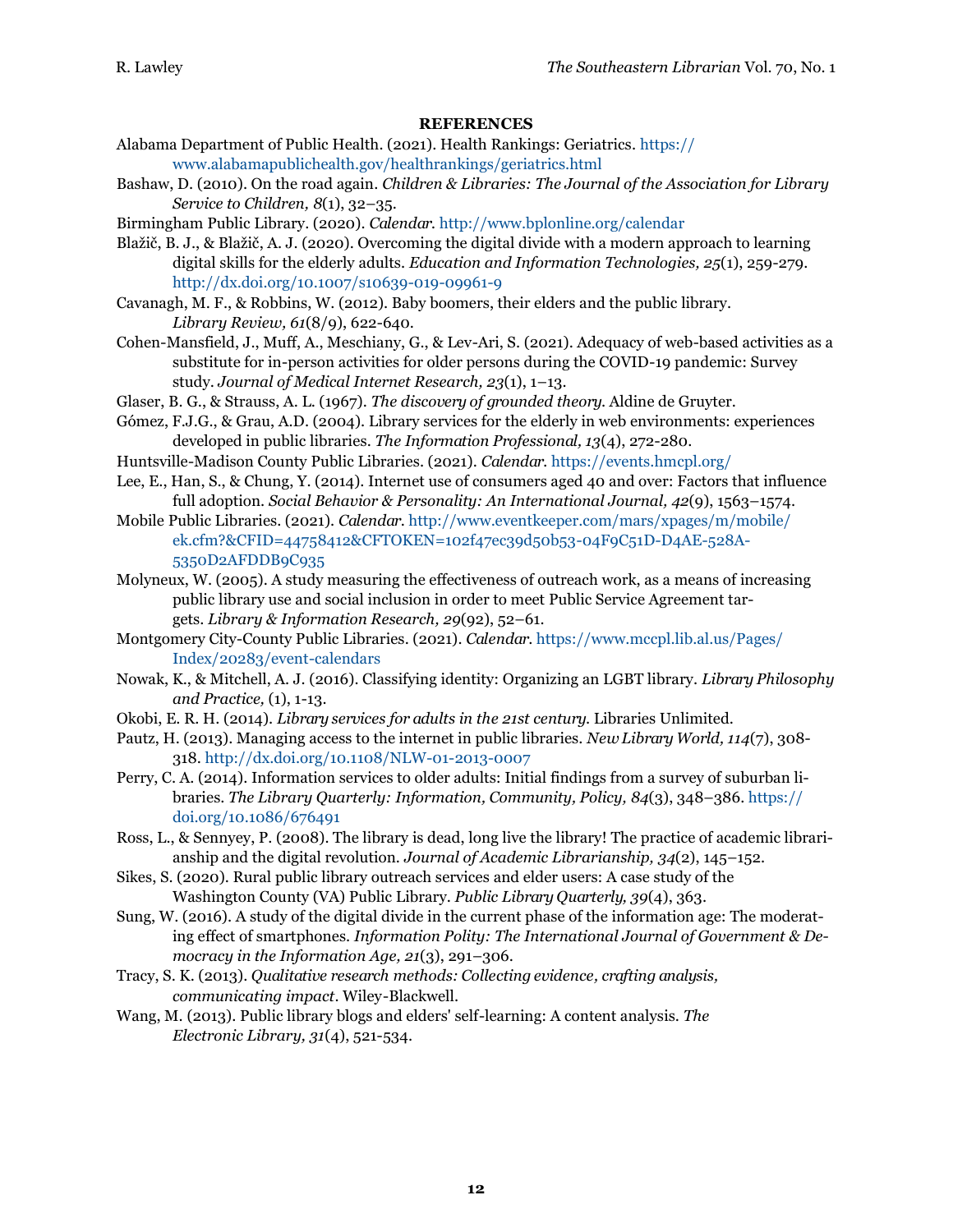| Appendix A                                                    |
|---------------------------------------------------------------|
| <b>Survey Questionnaire for Public Library Administrators</b> |

| 1. Are you the administrator of a public library in the state of Alabama?                                                                                                                                                       |                           |
|---------------------------------------------------------------------------------------------------------------------------------------------------------------------------------------------------------------------------------|---------------------------|
| Yes. I am the head administrator of a public library in the state of Alabama.                                                                                                                                                   | (56) 96.55%               |
| Yes. I am an assistant administrator of a public library in the state of Alabama.                                                                                                                                               | $(1)$ 1.72%               |
| No. I am not an administrator of a public library in the state of Alabama.                                                                                                                                                      | $(1)$ 1.72%               |
| 2. Which description best describes your library's geographic location?                                                                                                                                                         |                           |
| My library is located in a rural area.                                                                                                                                                                                          | $(38)$ 65.52%             |
| My library is located within a medium-sized urban area.                                                                                                                                                                         | $(10)$ 17.24%             |
| My library is located within a small-sized urban area.                                                                                                                                                                          | $(9)$ 15.52%              |
| My library is located in a large urban area.                                                                                                                                                                                    | $(1)$ 1.72%               |
| 3. Within the last 3 years, has your library provided free public access to<br>digital resources, such as Hoopla, OverDrive, or others?                                                                                         |                           |
| Yes.                                                                                                                                                                                                                            | $(39)$ 67.24%             |
| No.                                                                                                                                                                                                                             | $(19)$ 32.76%             |
| 4. Within the last 3 years, has your library provided training to users on<br>how to access free digital library resources provided by your institution or<br>another?                                                          |                           |
| Yes.                                                                                                                                                                                                                            | $(35)$ 60.34%             |
| No.                                                                                                                                                                                                                             | $(23)$ 39.66%             |
| 5. Do you believe that senior citizens (those age 55 and over) are interested<br>in accessing and using digital library resources?                                                                                              |                           |
| Yes.                                                                                                                                                                                                                            | $(50)$ 86.21%             |
| No.                                                                                                                                                                                                                             | $(8)$ 13.79%              |
| 6. Do you believe that most senior citizens (those age 55 and over) in the<br>state of Alabama have the technical knowledge and skill necessary to ac-<br>cess and navigate library websites?                                   |                           |
| Yes.                                                                                                                                                                                                                            | $(20)$ 34.48%             |
| No.                                                                                                                                                                                                                             | $(38)$ 65.52%             |
| 7. During the last 3 years, how many times has your library specifically<br>targeted senior citizens (those age 55 and over) for training or educational<br>purposes regarding the access and use of digital-library materials? |                           |
| Never.                                                                                                                                                                                                                          | $(28)$ 48.28%             |
| Once.                                                                                                                                                                                                                           | 3.45%<br>(2)              |
| Twice.                                                                                                                                                                                                                          | $8.62\%$<br>(5)           |
| Three to five times.                                                                                                                                                                                                            | $(9)$ 15.52%              |
| Six to ten times.                                                                                                                                                                                                               | $(5)$ 8.62%               |
| More than ten times.                                                                                                                                                                                                            | $(9)$ 15.52%              |
| 8. During the last 3 years, how many senior citizens (those age 55 and over)<br>were educated or trained in the access and use of digital libraries by your<br>staff members?                                                   |                           |
| 0.                                                                                                                                                                                                                              | $(11)$ 18.97%             |
| $1 - Q$ .                                                                                                                                                                                                                       | $\overline{(13) 2}$ 2.41% |
| 10-50.                                                                                                                                                                                                                          | $(26)$ 44.83%             |
| 51-100.                                                                                                                                                                                                                         | $(5)$ 8.62%               |
| 101-1000.                                                                                                                                                                                                                       | (3)<br>5.17%              |
| More than 1000.                                                                                                                                                                                                                 | 0.0%<br>(O)               |
| 9. During the last 3 years, the use of digital library resources by senior citi-<br>zens (those age 55 and over) have (fill in the blank) at my library.                                                                        |                           |
| Increased.                                                                                                                                                                                                                      | $(34)$ 58.62%             |
| Remained the same.                                                                                                                                                                                                              | $(11)$ 18.97%             |
| Decreased.                                                                                                                                                                                                                      | $(2)$ 3.45%               |
| N/A.                                                                                                                                                                                                                            | $(11)$ 18.97%             |
| 10. Do you believe that additional training or educational resources are                                                                                                                                                        |                           |
| needed at your library to introduce senior citizens (those age 55 and over)<br>to digital library resources?                                                                                                                    |                           |
| Yes.                                                                                                                                                                                                                            | $(52)$ 89.66%             |
| No.                                                                                                                                                                                                                             | $\sqrt{(6)}$ 10.34%       |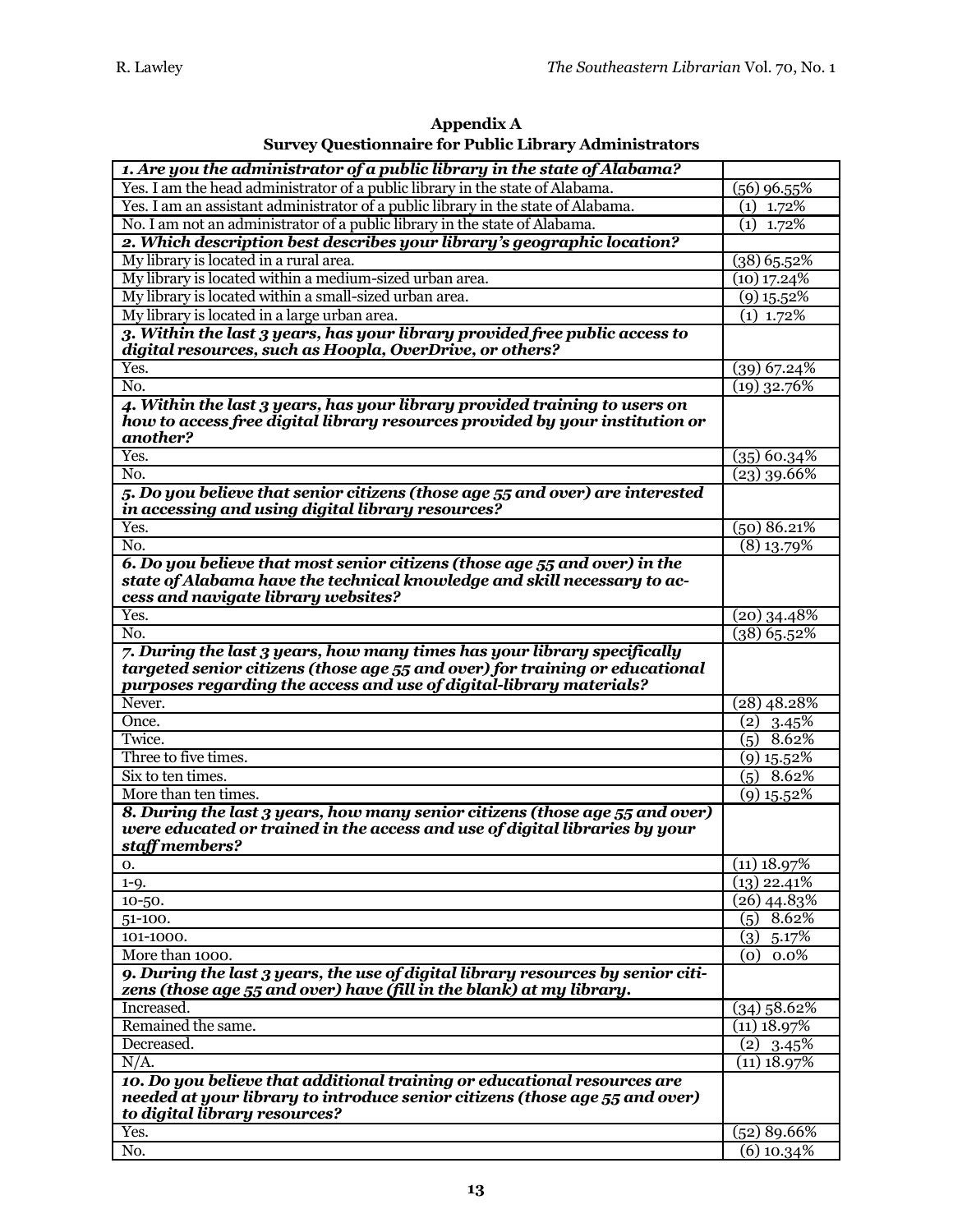| 2018             | Significant Outreach Efforts (SOE) = $4$                |
|------------------|---------------------------------------------------------|
| 2018             | Significant Outreach Efforts-Repetitive (SOE-R) = $2$   |
| 2018             | Significant Outreach Effort-Digital (SOE-Digital) = $1$ |
| 2018 (Total)     | SOE, SOE-R, and SOE-Digital $= 7$                       |
| 2019             | Significant Outreach Efforts $(SOE) = 12$               |
| 2019             | Significant Outreach Efforts-Repetitive (SOE-R) = $3$   |
| 2019             | Significant Outreach Effort-Digital (SOE-Digital) = $o$ |
| 2019 (Total)     | SOE, SOE-R, and SOE-Digital $= 15$                      |
| 2020             | Significant Outreach Efforts $(SOE) = 3$                |
| 2020             | Significant Outreach Efforts-Repetitive $(SOE-R) = 1$   |
| 2020             | Significant Outreach Effort-Digital (SOE-Digital) = 0   |
| 2020 (Total)     | SOE, SOE-R, and SOE-Digital $=$ 4                       |
| 2021             | Significant Outreach Efforts (SOE) = $1$                |
| 2021             | Significant Outreach Efforts-Repetitive (SOE-R) = $1$   |
| 2021             | Significant Outreach Effort-Digital (SOE-Digital) = $o$ |
| 2021 (Total)     | SOE, SOE-R, and SOE-Digital $= 2$                       |
|                  |                                                         |
| <b>Total All</b> | SOE, SOE-R, and SOE-Digital = 28                        |

**Appendix B Birmingham Public Libraries Programming Count**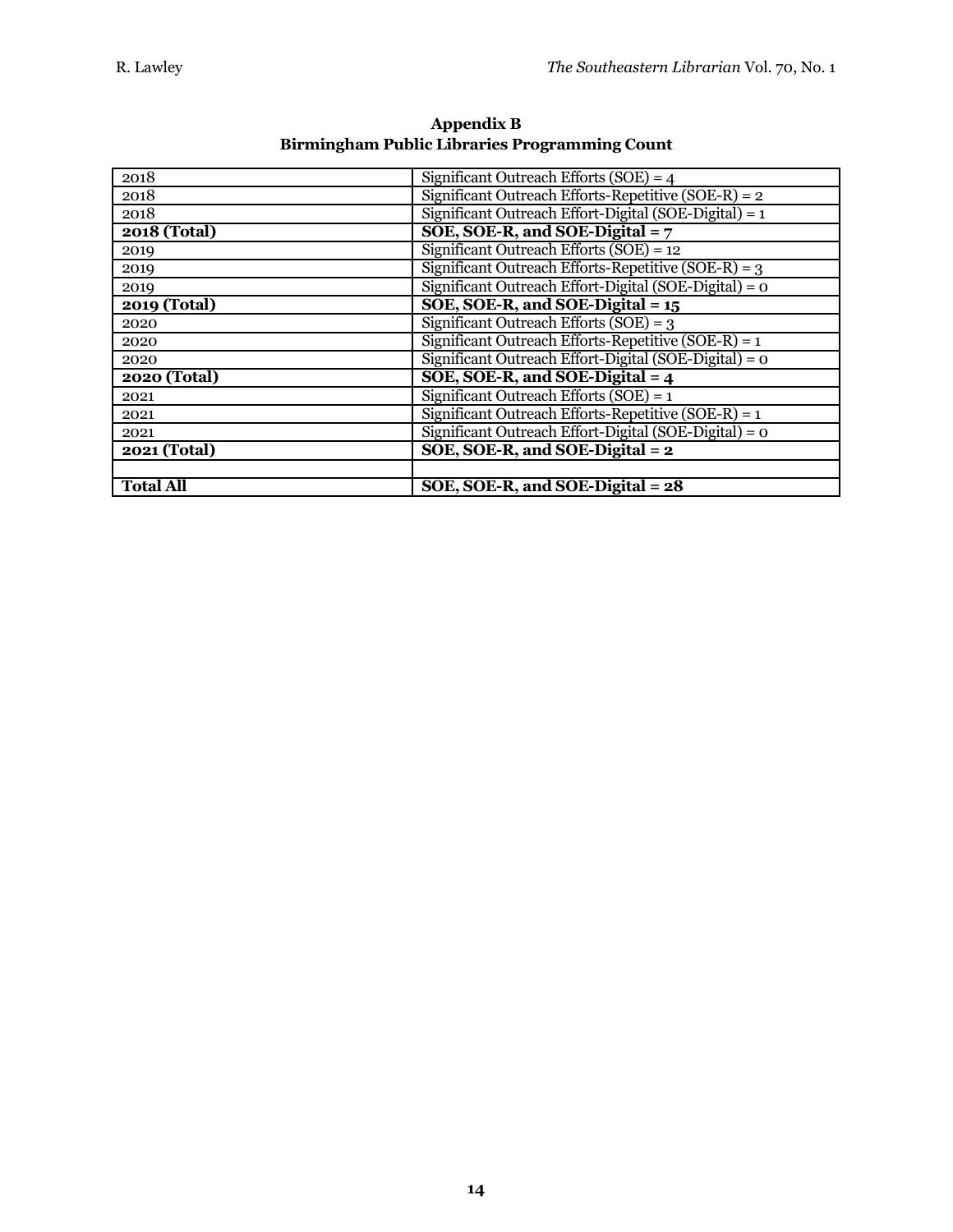# **Appendix C Huntsville-Madison County Public Libraries Programming Count**

| 2018                | Significant Outreach Efforts $(SOE) = 0$                |
|---------------------|---------------------------------------------------------|
| 2018                | Significant Outreach Efforts-Repetitive (SOE-R) = $o$   |
| 2018                | Significant Outreach Effort-Digital (SOE-Digital) = $o$ |
| 2018 (Total)        | SOE, SOE-R, and SOE-Digital = $0$                       |
| 2019                | Significant Outreach Efforts (SOE) = $3$                |
| 2019                | Significant Outreach Efforts-Repetitive (SOE-R) = $o$   |
| 2019                | Significant Outreach Effort-Digital (SOE-Digital) = 0   |
| 2019 (Total)        | SOE, SOE-R, and SOE-Digital $= 3$                       |
| 2020                | Significant Outreach Efforts $(SOE) = 2$                |
| 2020                | Significant Outreach Efforts-Repetitive (SOE-R) = $1$   |
| 2020                | Significant Outreach Effort-Digital (SOE-Digital) = 0   |
| 2020 (Total)        | SOE, SOE-R, and SOE-Digital $= 3$                       |
| 2021                | Significant Outreach Efforts (SOE) = $1$                |
| 2021                | Significant Outreach Efforts-Repetitive (SOE-R) = $1$   |
| 2021                | Significant Outreach Effort-Digital (SOE-Digital) = 0   |
| <b>2021 (Total)</b> | SOE, SOE-R, and SOE-Digital $= 2$                       |
|                     |                                                         |
| <b>Total All</b>    | SOE, SOE-R, and SOE-Digital $= 8$                       |

No programming data were provided prior to December 2018.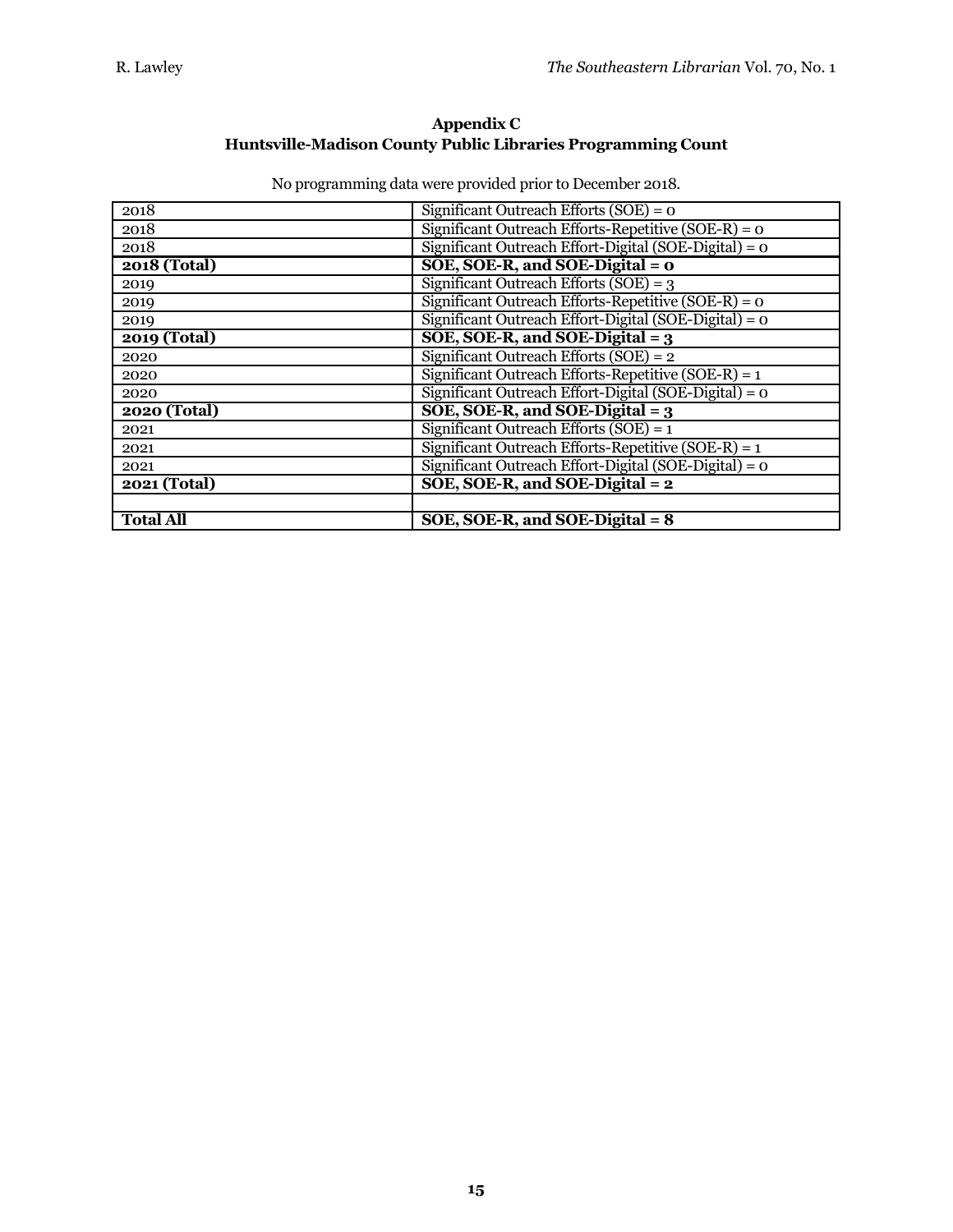#### **Appendix D Mobile Public Libraries Programming Count**

| No programming data were provided prior to January 2021. |  |  |  |
|----------------------------------------------------------|--|--|--|
|                                                          |  |  |  |

| 2018                | Significant Outreach Efforts $(SOE) = 0$                |
|---------------------|---------------------------------------------------------|
| 2018                | Significant Outreach Efforts-Repetitive (SOE-R) = $o$   |
| 2018                | Significant Outreach Effort-Digital (SOE-Digital) = 0   |
| <b>2018 (Total)</b> | $SOE, SOE-R, and SOE-Digital = 0$                       |
| 2019                | Significant Outreach Efforts $(SOE) = 0$                |
| 2019                | Significant Outreach Efforts-Repetitive (SOE-R) = $o$   |
| 2019                | Significant Outreach Effort-Digital (SOE-Digital) = 0   |
| 2019 (Total)        | SOE, SOE-R, and SOE-Digital = $o$                       |
| 2020                | Significant Outreach Efforts $(SOE) = 0$                |
| 2020                | Significant Outreach Efforts-Repetitive (SOE-R) = $o$   |
| 2020                | Significant Outreach Effort-Digital (SOE-Digital) = $o$ |
| <b>2020 (Total)</b> | SOE, SOE-R, and SOE-Digital = $\sigma$                  |
| 2021                | Significant Outreach Efforts $(SOE) = 0$                |
| 2021                | Significant Outreach Efforts-Repetitive (SOE-R) = $o$   |
| 2021                | Significant Outreach Effort-Digital (SOE-Digital) = $o$ |
| 2021 (Total)        | SOE, SOE-R, and SOE-Digital = $\sigma$                  |
|                     |                                                         |
| <b>Total All</b>    | SOE, SOE-R, and SOE-Digital = $o$                       |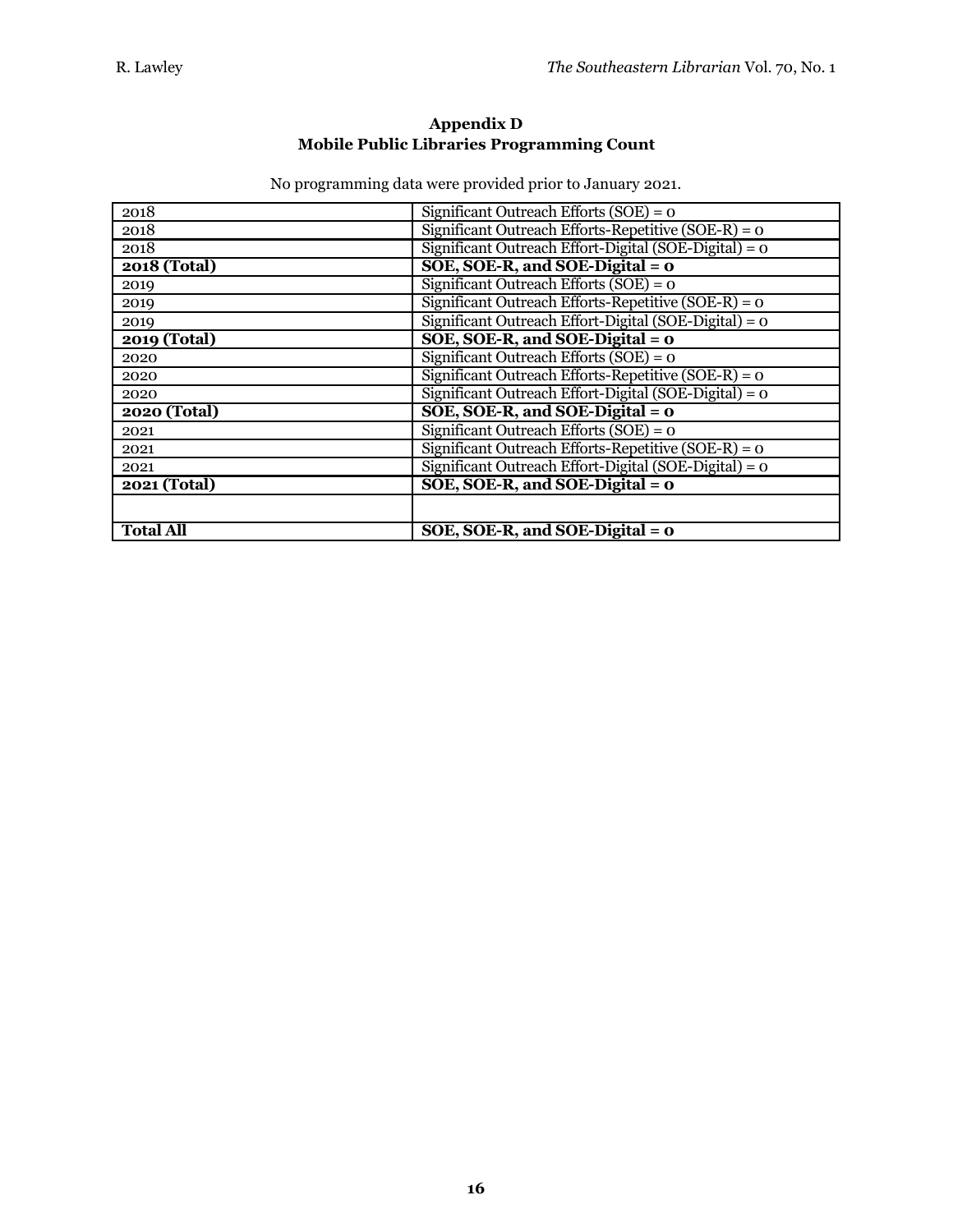# **Appendix E Montgomery City-County Public Libraries Programming Count**

| 2018                | Significant Outreach Efforts $(SOE) = 0$              |
|---------------------|-------------------------------------------------------|
| 2018                | Significant Outreach Efforts-Repetitive $(SOE-R) = 0$ |
| 2018                | Significant Outreach Effort-Digital (SOE-Digital) = 0 |
| 2018 (Total)        | SOE, SOE-R, and SOE-Digital = $o$                     |
| 2019                | Significant Outreach Efforts $(SOE) = 2$              |
| 2019                | Significant Outreach Efforts-Repetitive (SOE-R) = $o$ |
| 2019                | Significant Outreach Effort-Digital (SOE-Digital) = 0 |
| 2019 (Total)        | SOE, SOE-R, and SOE-Digital $= 2$                     |
| 2020                | Significant Outreach Efforts $(SOE) = 0$              |
| 2020                | Significant Outreach Efforts-Repetitive (SOE-R) = $o$ |
| 2020                | Significant Outreach Effort-Digital (SOE-Digital) = 0 |
| <b>2020 (Total)</b> | SOE, SOE-R, and SOE-Digital = $0$                     |
| 2021                | Significant Outreach Efforts (SOE) = $o$              |
| 2021                | Significant Outreach Efforts-Repetitive (SOE-R) = $o$ |
| 2021                | Significant Outreach Effort-Digital (SOE-Digital) = 0 |
| 2021 (Total)        | $SOE, SOE-R, and SOE-Digital = 0$                     |
|                     |                                                       |
| <b>Total All</b>    | SOE, SOE-R, and SOE-Digital $= 2$                     |

No programming data were provided prior to April 2019.